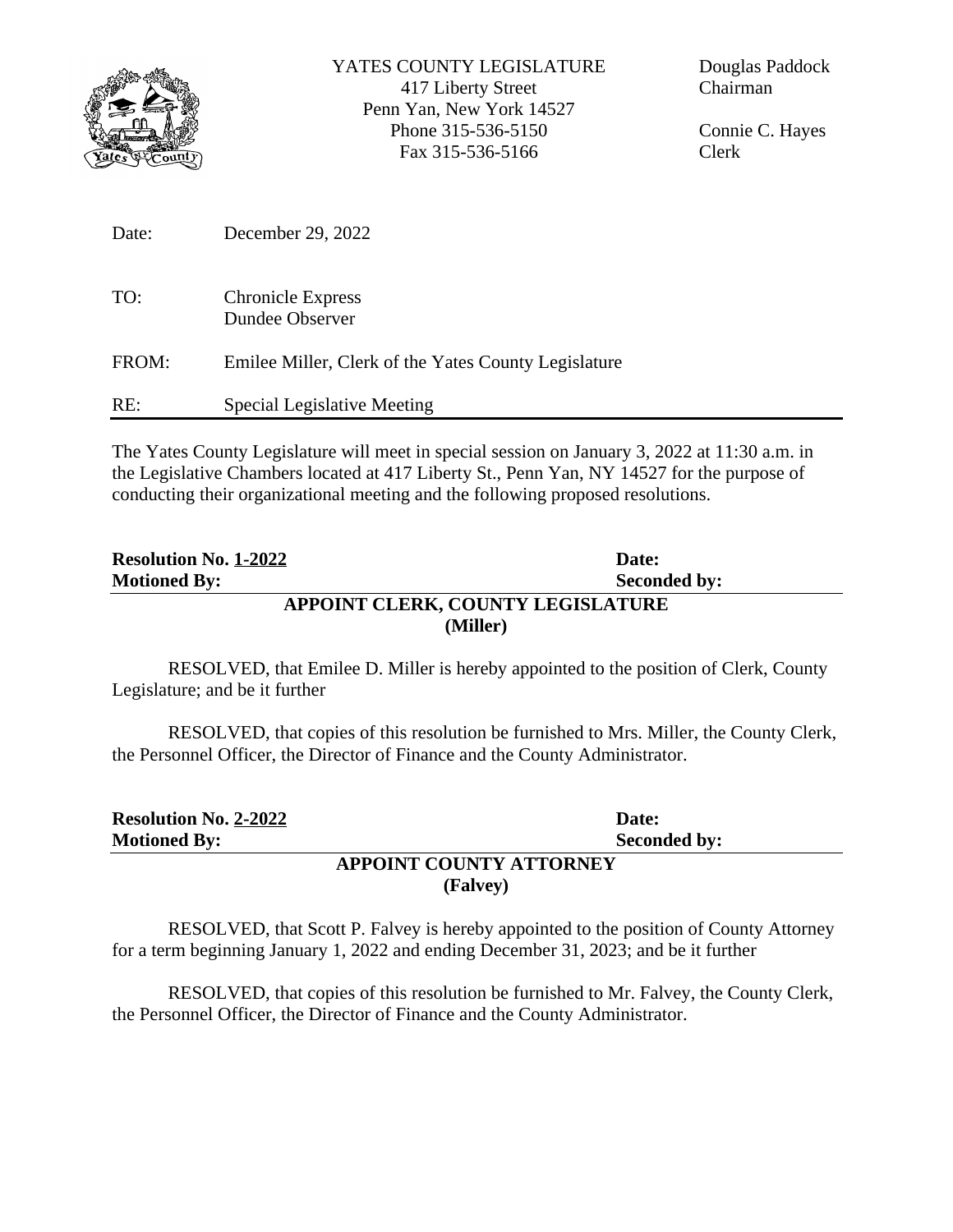## **APPOINT PUBLIC DEFENDER (Hampsey)**

RESOLVED, that Stephen P. Hampsey is hereby appointed to the position of Public Defender; and be it further

RESOLVED, that copies of this resolution be provided to Mr. Hampsey, the County Clerk, the Personnel Officer, the Director of Finance and the County Administrator.

| <b>Resolution No. 4-2022</b> | Date:               |
|------------------------------|---------------------|
| <b>Motioned By:</b>          | <b>Seconded by:</b> |

## **APPOINT DIRECTOR OF FINANCE (Mullins)**

RESOLVED, that Jessica L. Mullins is hereby appointed to the position of Director of Finance for a term beginning January 1, 2022 and ending December 31, 2023; and be it further

RESOLVED, that copies of this resolution be furnished to Mrs. Mullins, the County Clerk, the Personnel Officer, the Director of Finance and the County Administrator. **Resolution No. 5-2022 Date: Motioned By:** Seconded by:

# **APPOINT COUNTY ADMINISTRATOR (Flynn)**

RESOLVED, that Winona B. Flynn is hereby appointed to the position of County Administrator for a term beginning January 1, 2022 and ending December 31, 2023; and be it further

RESOLVED, that copies of this resolution be furnished to Ms. Flynn, the County Clerk, the Personnel Officer and the Director of Finance.

| <b>Resolution No. 6-2022</b>  | Date:               |  |
|-------------------------------|---------------------|--|
| <b>Motioned By:</b>           | <b>Seconded by:</b> |  |
| <b>APPOINT BUDGET OFFICER</b> |                     |  |
|                               | (Flynn)             |  |

RESOLVED, that Winona B. Flynn is hereby reappointed to the position of Budget Officer; and be it further

RESOLVED, that copies of this resolution be furnished to Ms. Flynn, the County Clerk, the Personnel Officer, the Director of Finance and the County Administrator.